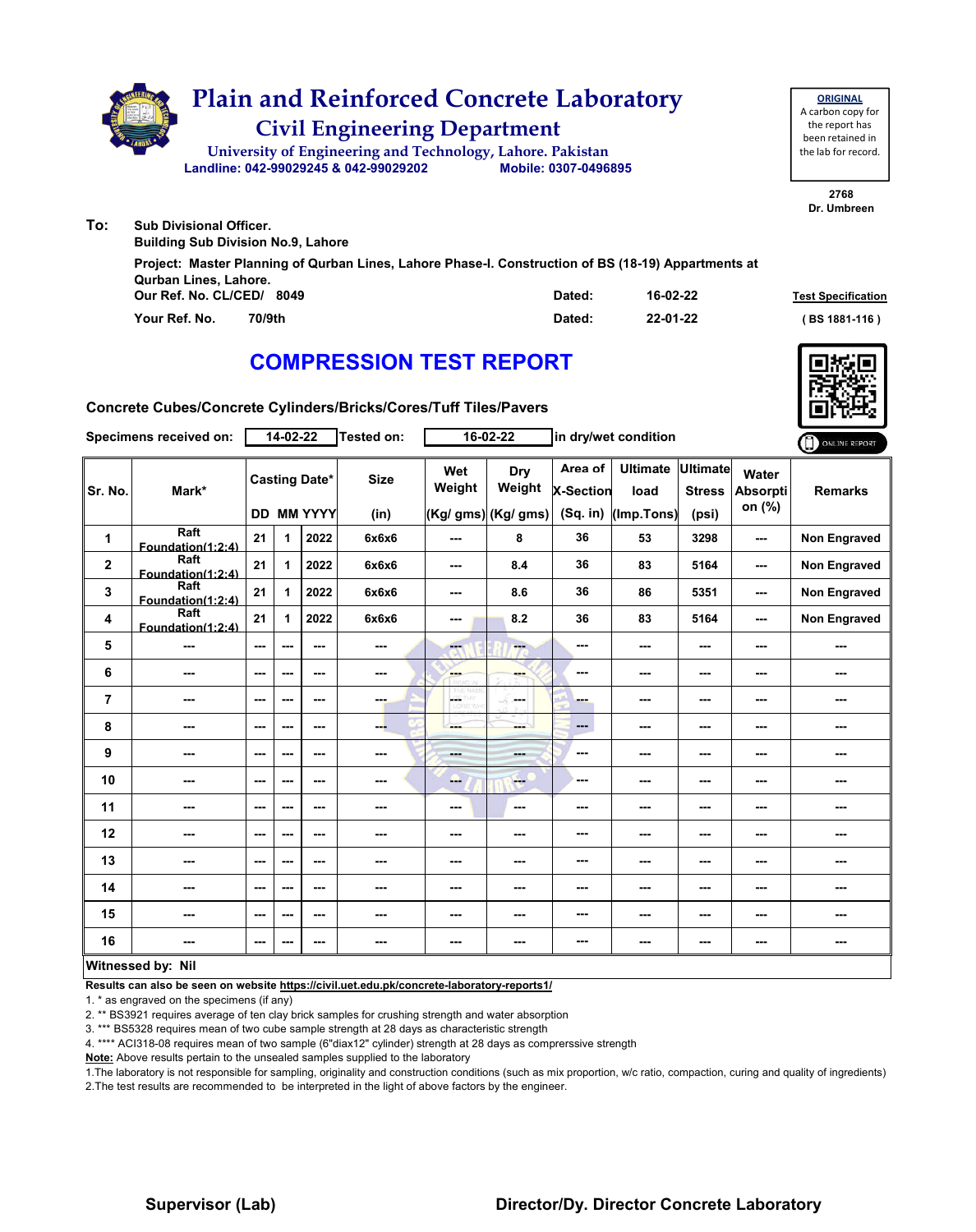|     | <b>Plain and Reinforced Concrete Laboratory</b><br><b>Civil Engineering Department</b><br>University of Engineering and Technology, Lahore. Pakistan<br>Landline: 042-99029245 & 042-99029202 | Mobile: 0307-0496895 | <b>ORIGINAL</b><br>A carbon copy for<br>the report has<br>been retained in<br>the lab for record. |
|-----|-----------------------------------------------------------------------------------------------------------------------------------------------------------------------------------------------|----------------------|---------------------------------------------------------------------------------------------------|
| To: | <b>Sub Divisional Officer.</b>                                                                                                                                                                |                      | 2768<br>Dr. Umbreen                                                                               |
|     | <b>Building Sub Division No.9, Lahore</b><br>Project: Master Planning of Qurban Lines, Lahore Phase-I. Construction of BS (18-19) Appartments at                                              |                      |                                                                                                   |

| Qurban Lines, Lahore.     |        |          |                           |  |  |  |  |  |
|---------------------------|--------|----------|---------------------------|--|--|--|--|--|
| Our Ref. No. CL/CED/ 8050 | Dated: | 16-02-22 | <b>Test Specification</b> |  |  |  |  |  |
| 76/9th<br>Your Ref. No.   | Dated: | 25-01-22 | (BS 1881-116)             |  |  |  |  |  |

## **COMPRESSION TEST REPORT**

**Concrete Cubes/Concrete Cylinders/Bricks/Cores/Tuff Tiles/Pavers**

|                  | Specimens received on:         |                          | $14 - 02 - 22$ |                                        | Tested on:          |                          | 16-02-22                             |                                         | in dry/wet condition                  |                                           |                                    | ONLINE REPORT       |
|------------------|--------------------------------|--------------------------|----------------|----------------------------------------|---------------------|--------------------------|--------------------------------------|-----------------------------------------|---------------------------------------|-------------------------------------------|------------------------------------|---------------------|
| Sr. No.          | Mark*                          | <b>DD</b>                |                | <b>Casting Date*</b><br><b>MM YYYY</b> | <b>Size</b><br>(in) | Wet<br>Weight            | Dry<br>Weight<br>(Kg/ gms) (Kg/ gms) | Area of<br><b>X-Section</b><br>(Sq. in) | <b>Ultimate</b><br>load<br>(Imp.Tons) | <b>Ultimate</b><br><b>Stress</b><br>(psi) | Water<br><b>Absorpti</b><br>on (%) | <b>Remarks</b>      |
| 1                | <b>Neck</b><br>Column(1:1.5:3) | 24                       | $\mathbf{1}$   | 2022                                   | 6x6x6               | $\overline{\phantom{a}}$ | 8.4                                  | 36                                      | 79                                    | 4916                                      | ---                                | <b>Non Engraved</b> |
| $\boldsymbol{2}$ | <b>Neck</b><br>Column(1:1.5:3) | 24                       | 1              | 2022                                   | 6x6x6               | $\overline{\phantom{a}}$ | 8                                    | 36                                      | 81                                    | 5040                                      | ---                                | <b>Non Engraved</b> |
| 3                | <b>Neck</b><br>Column(1:1.5:3) | 24                       | $\mathbf 1$    | 2022                                   | 6x6x6               | ---                      | 8.4                                  | 36                                      | 104                                   | 6471                                      | $\sim$ $\sim$                      | <b>Non Engraved</b> |
| 4                | <b>Neck</b><br>Column(1:1.5:3) | 24                       | $\mathbf{1}$   | 2022                                   | 6x6x6               | ---                      | 8.2                                  | 36                                      | 94                                    | 5849                                      | ---                                | <b>Non Engraved</b> |
| 5                | ---                            | ---                      | $\sim$         | ---                                    | ---                 | $\overline{\mathbf{a}}$  | ---                                  | ---                                     | ---                                   | ---                                       | ---                                |                     |
| 6                | ---                            | ---                      | ---            | ---                                    | ---                 | <b>AMP</b>               | ---                                  | ---                                     | ---                                   | ---                                       | ---                                | ---                 |
| $\overline{7}$   | ---                            | ---                      | ---            | $- - -$                                | ---                 | ÷                        | <b>Security</b>                      | ---                                     | ---                                   | $- - -$                                   | ---                                | ---                 |
| 8                | ---                            | ---                      | $\sim$ $\sim$  | $--$                                   | ---                 | ---                      | ---                                  | ---                                     | ---                                   | $\sim$ $\sim$                             | ---                                | ---                 |
| 9                | ---                            | ---                      | ---            | ---                                    | ---                 | <b>Bank</b>              | ---                                  | ---                                     | ---                                   | $\overline{\phantom{a}}$                  | ---                                | ---                 |
| 10               | ---                            | ---                      | ---            | ---                                    | ---                 | --                       | <b>Here</b>                          | ---                                     | ---                                   | $\overline{\phantom{a}}$                  | ---                                |                     |
| 11               | ---                            | ---                      | ---            | ---                                    | ---                 | $\overline{\phantom{a}}$ | ---                                  | ---                                     | ---                                   | $\overline{\phantom{a}}$                  | ---                                | ---                 |
| 12               | ---                            | $\overline{\phantom{a}}$ | ---            | ---                                    | ---                 | ---                      | ---                                  | ---                                     | ---                                   | ---                                       | ---                                | ---                 |
| 13               | ---                            | ---                      | ---            | ---                                    | ---                 | ---                      | ---                                  | ---                                     | ---                                   | ---                                       | ---                                | ---                 |
| 14               | ---                            | ---                      | $\sim$ $\sim$  | $--$                                   | ---                 | ---                      | ---                                  | ---                                     | ---                                   | ---                                       | ---                                | ---                 |
| 15               | ---                            | ---                      | $\sim$         | ---                                    | ---                 | ---                      | ---                                  | ---                                     | ---                                   | ---                                       | ---                                | ---                 |
| 16               | ---                            | ---                      | ---            | ---                                    | ---                 | ---                      | ---                                  | ---                                     | ---                                   | ---                                       | ---                                | ---                 |
|                  | <b>Witnessed by: Nil</b>       |                          |                |                                        |                     |                          |                                      |                                         |                                       |                                           |                                    |                     |

### **Witnessed by: Nil**

**Results can also be seen on website https://civil.uet.edu.pk/concrete-laboratory-reports1/**

1. \* as engraved on the specimens (if any)

2. \*\* BS3921 requires average of ten clay brick samples for crushing strength and water absorption

3. \*\*\* BS5328 requires mean of two cube sample strength at 28 days as characteristic strength

4. \*\*\*\* ACI318-08 requires mean of two sample (6"diax12" cylinder) strength at 28 days as comprerssive strength

**Note:** Above results pertain to the unsealed samples supplied to the laboratory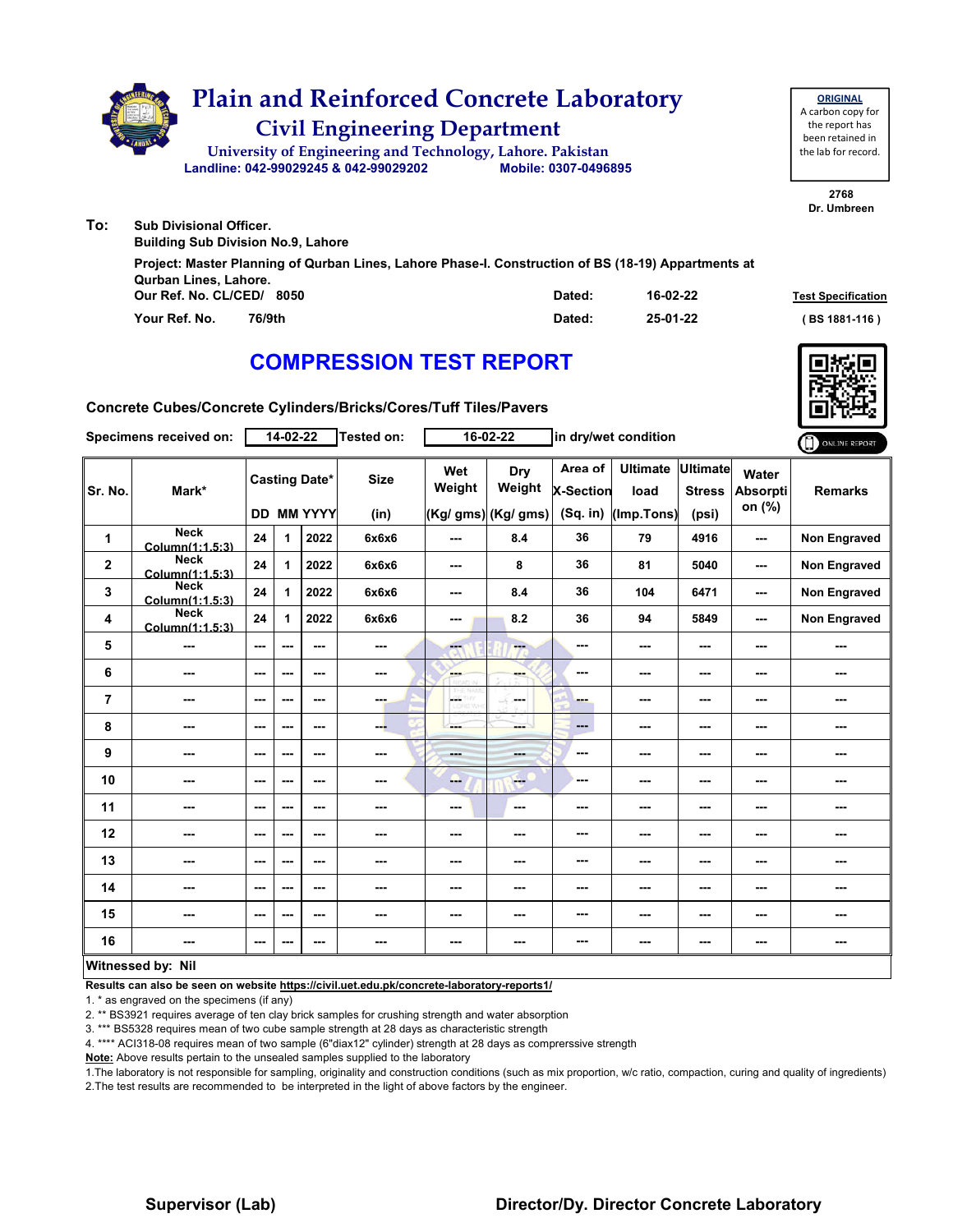

| <b>ORIGINAL</b>     |
|---------------------|
| A carbon copy for   |
| the report has      |
| been retained in    |
| the lab for record. |
|                     |

**2771 Dr. M. Yousaf**

**To: Mr. Muhammad Saleem Awan, FM (Works Div) SRDC-L SUPARCO Office, Works Division, P.O Punjab University, Samanabad Road, Lahore. Project: Construction of MTVC Facility at SRDC-L.**

| Our Ref. No. CL/CED/ 8051 |                              | Dated: | 16-02-22 | <b>Test Specification</b> |
|---------------------------|------------------------------|--------|----------|---------------------------|
| Your Ref. No.             | 63301(MTVC) Works/Div/SRDC-L | Dated: | 14-02-22 | (ASTM C39)                |

## **COMPRESSION TEST REPORT**

**Concrete Cubes/Concrete Cylinders/Bricks/Cores/Tuff Tiles/Pavers**

|                | Specimens received on:                     |               | 15-02-22 |                                           | Tested on:          |                                | 16-02-22                             |                                         | in dry/wet condition                  |                                           |                                    | ONLINE REPORT       |
|----------------|--------------------------------------------|---------------|----------|-------------------------------------------|---------------------|--------------------------------|--------------------------------------|-----------------------------------------|---------------------------------------|-------------------------------------------|------------------------------------|---------------------|
| Sr. No.        | Mark*                                      |               |          | <b>Casting Date*</b><br><b>DD MM YYYY</b> | <b>Size</b><br>(in) | Wet<br>Weight                  | Dry<br>Weight<br>(Kg/ gms) (Kg/ gms) | Area of<br><b>X-Section</b><br>(Sq. in) | <b>Ultimate</b><br>load<br>(Imp.Tons) | <b>Ultimate</b><br><b>Stress</b><br>(psi) | Water<br><b>Absorpti</b><br>on (%) | <b>Remarks</b>      |
| 1              | <b>RCC Column and</b><br>Corbel (5000 Psi) | 18            | 1        | 2022                                      | 6Diax12             | ---                            | 13.8                                 | 28.28                                   | 68                                    | 5386                                      | ---                                | Non Engraved        |
| $\mathbf{2}$   | <b>RCC Column and</b><br>Corbel (5000 Psi) | 18            | 1        | 2022                                      | 6Diax12             | ---                            | 13.4                                 | 28.28                                   | 79                                    | 6257                                      | ---                                | <b>Non Engraved</b> |
| 3              | ---                                        | ---           | ---      | $--$                                      | ---                 | ---                            |                                      | ---                                     | ---                                   | ---                                       | ---                                | ---                 |
| 4              | ---                                        | ---           | ---      | ---                                       | ---                 | ---                            | ---                                  | ---                                     | ---                                   | ---                                       | ---                                | ---                 |
| 5              | ---                                        | $--$          | ---      | $--$                                      | ---                 | ---                            | ---                                  | ---                                     | ---                                   | ---                                       | ---                                | ---                 |
| 6              | ---                                        | ---           | ---      | ---                                       | $\cdots$            | <b>Albert</b><br><b>REPAIR</b> | ---                                  | ---                                     | ---                                   | $--$                                      | ---                                | ---                 |
| $\overline{7}$ | ---                                        | $\sim$ $\sim$ | ---      | $--$                                      | ---                 | <b>LOETHY</b>                  | <b>Service</b>                       | ---                                     | ---                                   | ---                                       | ---                                | ---                 |
| 8              | ---                                        | $- - -$       | ---      | $- - -$                                   | ---                 | ---                            | ---                                  | ---                                     | ---                                   | ---                                       | ---                                | ---                 |
| 9              | ---                                        | $\sim$ $\sim$ | ---      | ---                                       | ---                 | <b>Basic</b>                   | ---                                  | ---                                     | ---                                   | ---                                       | ---                                | ---                 |
| 10             | $\sim$ $\sim$                              | $\sim$ $\sim$ | ---      | ---                                       | ---                 | ---                            | $\frac{1}{2}$                        | ---                                     | ---                                   | ---                                       | ---                                | ---                 |
| 11             | $\sim$                                     | $--$          | ---      | ---                                       | $\sim$              | ---                            | ---                                  | ---                                     | ---                                   | ---                                       | ---                                | ---                 |
| 12             | ---                                        | $--$          | ---      | ---                                       | ---                 | ---                            | ---                                  | ---                                     | ---                                   | ---                                       | ---                                | ---                 |
| 13             | ---                                        | $- - -$       | ---      | ---                                       | ---                 | ---                            | ---                                  | ---                                     | ---                                   | ---                                       | ---                                | ---                 |
| 14             | ---                                        | ---           | ---      | $--$                                      | $\cdots$            | ---                            | ---                                  | ---                                     | ---                                   | $--$                                      | ---                                | ---                 |
| 15             | ---                                        | $--$          | ---      | ---                                       | ---                 | ---                            | ---                                  | ---                                     | ---                                   | ---                                       | ---                                | ---                 |
| 16             | ---                                        | ---           | ---      | ---                                       | ---                 | ---                            | ---                                  | ---                                     | ---                                   | ---                                       | ---                                | ---                 |
|                | Witnessed by: Nil                          |               |          |                                           |                     |                                |                                      |                                         |                                       |                                           |                                    |                     |

### **Witnessed by: Nil**

**Results can also be seen on website https://civil.uet.edu.pk/concrete-laboratory-reports1/**

1. \* as engraved on the specimens (if any)

2. \*\* BS3921 requires average of ten clay brick samples for crushing strength and water absorption

3. \*\*\* BS5328 requires mean of two cube sample strength at 28 days as characteristic strength

4. \*\*\*\* ACI318-08 requires mean of two sample (6"diax12" cylinder) strength at 28 days as comprerssive strength

**Note:** Above results pertain to the unsealed samples supplied to the laboratory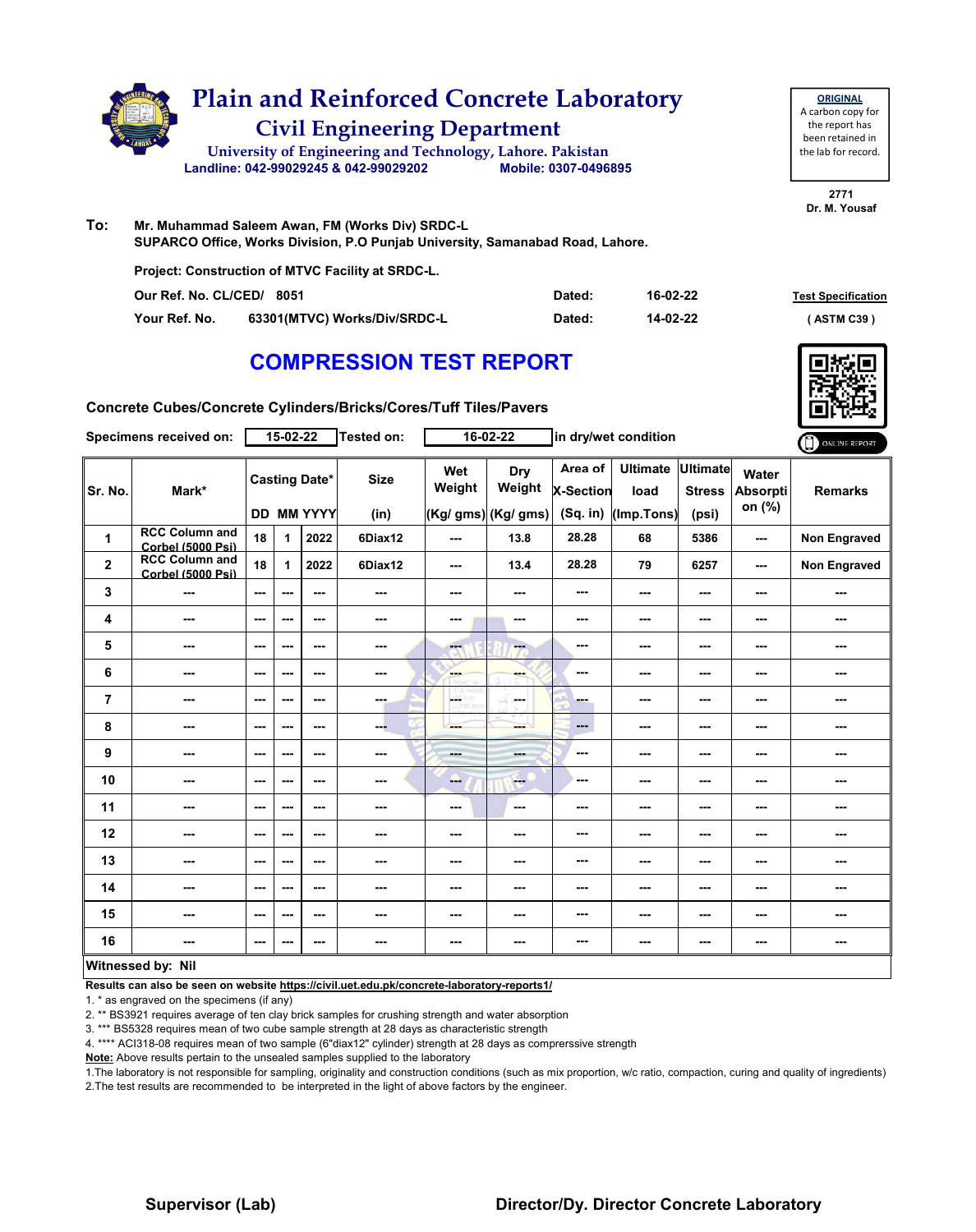

**To: Mr. Javeed Aslam, Lab Incharge, Banu Mukhtar Banu Mukhtar Contracting (Pvt.) Ltd.**

| <b>Project: Construction of Sunshine.</b> |                         |        |          |                           |
|-------------------------------------------|-------------------------|--------|----------|---------------------------|
| Our Ref. No. CL/CED/ 8052                 |                         | Dated: | 16-02-22 | <b>Test Specification</b> |
| Your Ref. No.                             | <b>SPS/BML/006/2022</b> | Dated: | 15-02-22 | (ASTM C39)                |

## **COMPRESSION TEST REPORT**



**2776 Dr. Umbreen**

**ORIGINAL** A carbon copy for the report has been retained in the lab for record.

**Concrete Cubes/Concrete Cylinders/Bricks/Cores/Tuff Tiles/Pavers**

|              | Specimens received on:                                 |               | 16-02-22      |                                    | Tested on:               |                      | 16-02-22                             |                                           | in dry/wet condition                  |                                           |                                    | ONLINE REPORT       |
|--------------|--------------------------------------------------------|---------------|---------------|------------------------------------|--------------------------|----------------------|--------------------------------------|-------------------------------------------|---------------------------------------|-------------------------------------------|------------------------------------|---------------------|
| Sr. No.      | Mark*                                                  |               |               | <b>Casting Date*</b><br>DD MM YYYY | <b>Size</b><br>(in)      | Wet<br>Weight        | Dry<br>Weight<br>(Kg/ gms) (Kg/ gms) | Area of<br><b>X-Section</b><br>$(Sq.$ in) | <b>Ultimate</b><br>load<br>(Imp.Tons) | <b>Ultimate</b><br><b>Stress</b><br>(psi) | Water<br><b>Absorpti</b><br>on (%) | <b>Remarks</b>      |
| 1            | P-4 (5000 Psi)                                         | 9             | 1             | 2022                               | 6Diax12                  | ---                  | 13                                   | 28.28                                     | 55                                    | 4356                                      | ---                                | Non Engraved        |
| $\mathbf{2}$ | P-5 (5000 Psi)                                         | 9             | 1             | 2022                               | 6Diax12                  | ---                  | 14                                   | 28.28                                     | 63                                    | 4990                                      | ---                                | Non Engraved        |
| 3            | P-6 (5000 Psi)                                         | 9             | 1             | 2022                               | 6Diax12                  | ---                  | 13                                   | 28.28                                     | 81                                    | 6416                                      | $\sim$                             | <b>Non Engraved</b> |
| 4            | ---                                                    | $\sim$ $\sim$ | ---           | ---                                | ---                      | ---                  | ---                                  | $\overline{\phantom{a}}$                  | ---                                   | ---                                       | ---                                | ---                 |
| 5            | ---                                                    | $\sim$ $\sim$ | ---           | ---                                | ---                      | ---                  | ---                                  | $- - -$                                   | ---                                   | ---                                       | ---                                | ---                 |
| 6            | $\sim$ $\sim$                                          | $- - -$       | ---           | ---                                | $- - -$                  | ---<br><b>Zatram</b> | ---                                  | $\overline{\phantom{a}}$                  | ---                                   | ---                                       | ---                                | ---                 |
| 7            | ---                                                    | $\sim$ $\sim$ | ---           | $\overline{\phantom{a}}$           | man.                     | $\frac{1}{100}$<br>w | ---                                  | -                                         | ---                                   | ---                                       | ---                                | ---                 |
| 8            | ---                                                    | $\sim$        | ---           | $\overline{\phantom{a}}$           | ---                      | ---                  | ment.                                | $\cdots$                                  | ---                                   | ---                                       | ---                                | ---                 |
| 9            | ---                                                    | $\sim$        | ---           | ---                                | ---                      | ---                  | ---                                  | $-$                                       | ---                                   | ---                                       | ---                                | ---                 |
| 10           | $\overline{\phantom{a}}$                               | $\sim$ $\sim$ | $\sim$ $\sim$ | $\overline{\phantom{a}}$           | ---                      | --                   | $-$                                  | ---                                       | ---                                   | ---                                       | ---                                | ---                 |
| 11           | ---                                                    | $\sim$ $\sim$ | ---           | ---                                | ---                      | ---                  | $- - -$                              | ---                                       | ---                                   | ---                                       | ---                                | ---                 |
| 12           | ---                                                    | $\sim$ $\sim$ | ---           | $\overline{\phantom{a}}$           | ---                      | ---                  | ---                                  | ---                                       | ---                                   | ---                                       | ---                                | ---                 |
| 13           | $\overline{\phantom{a}}$                               | $\sim$ $\sim$ | ---           | ---                                | $\overline{\phantom{a}}$ | ---                  | ---                                  | ---                                       | ---                                   | ---                                       | $\sim$                             | ---                 |
| 14           | ---                                                    | $\sim$ $\sim$ | ---           | $\overline{\phantom{a}}$           | ---                      | ---                  | ---                                  | ---                                       | ---                                   | ---                                       | ---                                | ---                 |
| 15           | ---                                                    | $\sim$        | ---           | $\overline{\phantom{a}}$           | ---                      | ---                  | ---                                  | $\sim$                                    | ---                                   | ---                                       | ---                                | ---                 |
| 16           | $\sim$                                                 | $- - -$       | ---           | $- - -$                            | ---                      | ---                  | ---                                  | $\sim$                                    | ---                                   | ---                                       | $\sim$                             | ---                 |
|              | Witnessed by: Mr. Javeed Aslam, CNIC # 34203-1299640-7 |               |               |                                    |                          |                      |                                      |                                           |                                       |                                           |                                    |                     |

**Results can also be seen on website https://civil.uet.edu.pk/concrete-laboratory-reports1/**

1. \* as engraved on the specimens (if any)

2. \*\* BS3921 requires average of ten clay brick samples for crushing strength and water absorption

3. \*\*\* BS5328 requires mean of two cube sample strength at 28 days as characteristic strength

4. \*\*\*\* ACI318-08 requires mean of two sample (6"diax12" cylinder) strength at 28 days as comprerssive strength

**Note:** Above results pertain to the unsealed samples supplied to the laboratory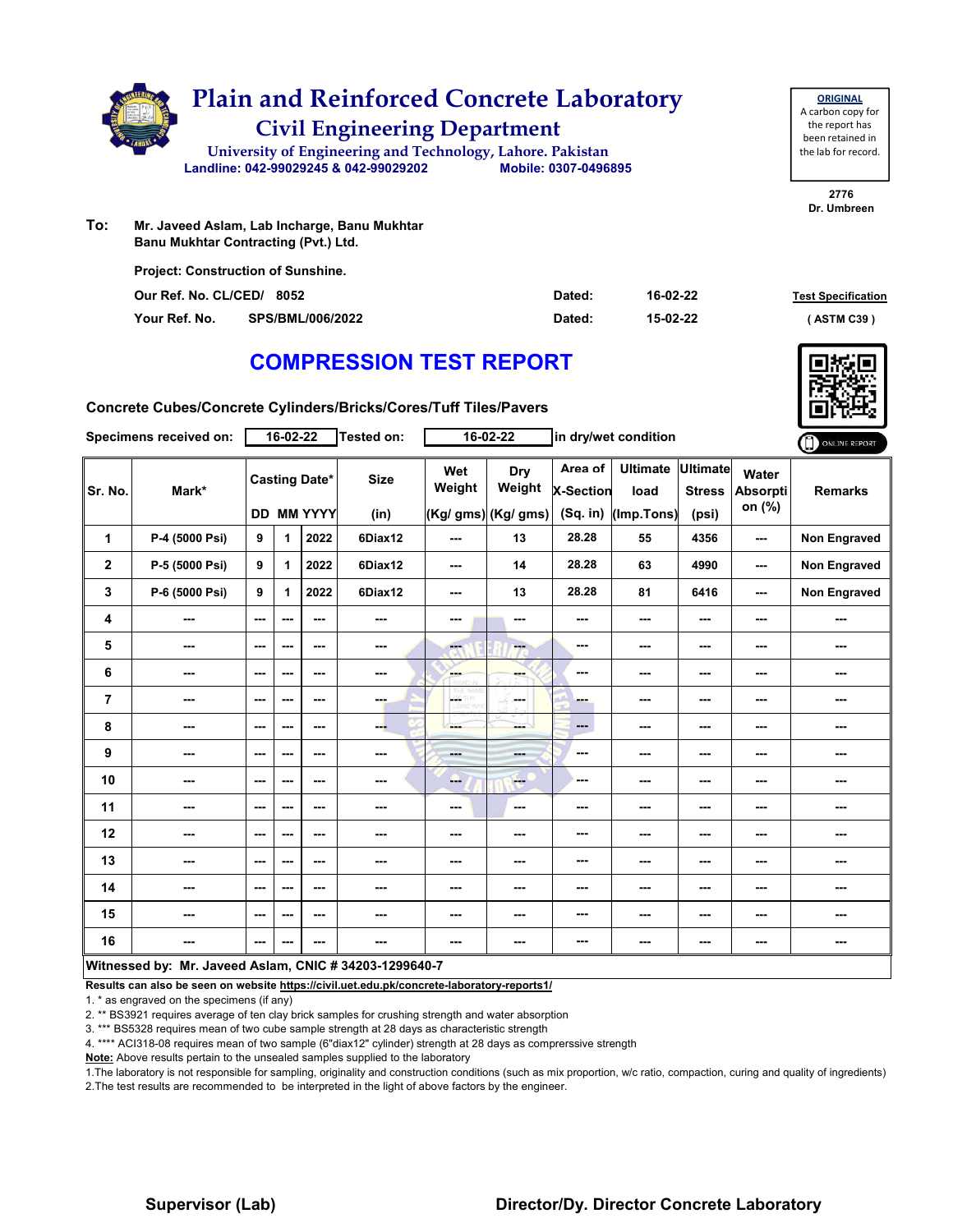

**To: Mr. Javeed Aslam, Lab Incharge, Banu Mukhtar Banu Mukhtar Contracting (Pvt.) Ltd.**

| <b>Project: Construction of Sunshine.</b> |                  |        |          |                           |
|-------------------------------------------|------------------|--------|----------|---------------------------|
| Our Ref. No. CL/CED/ 8053                 |                  | Dated: | 16-02-22 | <b>Test Specification</b> |
| Your Ref. No.                             | SPS/BML/007/2022 | Dated: | 15-02-22 | (ASTM C39)                |

## **COMPRESSION TEST REPORT**

**Concrete Cubes/Concrete Cylinders/Bricks/Cores/Tuff Tiles/Pavers**

| Specimens received on:                                 |                | 16-02-22                 |     |                                           | Tested on:          | 16-02-22          |                                             | in dry/wet condition                      |                                       |                                           |                                    | ONLINE REPORT       |
|--------------------------------------------------------|----------------|--------------------------|-----|-------------------------------------------|---------------------|-------------------|---------------------------------------------|-------------------------------------------|---------------------------------------|-------------------------------------------|------------------------------------|---------------------|
| Sr. No.                                                | Mark*          |                          |     | <b>Casting Date*</b><br><b>DD MM YYYY</b> | <b>Size</b><br>(in) | Wet<br>Weight     | <b>Dry</b><br>Weight<br>(Kg/ gms) (Kg/ gms) | Area of<br><b>X-Section</b><br>$(Sq.$ in) | <b>Ultimate</b><br>load<br>(Imp.Tons) | <b>Ultimate</b><br><b>Stress</b><br>(psi) | Water<br><b>Absorpti</b><br>on (%) | <b>Remarks</b>      |
| 1                                                      | P-4 (5000 Psi) | 11                       | 1   | 2022                                      | 6Diax12             | ---               | 14                                          | 28.28                                     | 83                                    | 6574                                      | ---                                | <b>Non Engraved</b> |
| $\overline{\mathbf{2}}$                                | P-6 (5000 Psi) | 11                       | 1.  | 2022                                      | 6Diax12             | ---               | 14                                          | 28.28                                     | 104                                   | 8238                                      | ---                                | <b>Non Engraved</b> |
| 3                                                      | P-5 (5000 Psi) | 11                       | 1   | 2022                                      | 6Diax12             | ---               | 13.6                                        | 28.28                                     | 94                                    | 7446                                      | ---                                | <b>Non Engraved</b> |
| 4                                                      | ---            | ---                      | --- | ---                                       | ---                 | ---               | ---                                         | ---                                       | ---                                   | ---                                       | ---                                | ---                 |
| 5                                                      | ---            | $--$                     | --- | $\overline{\phantom{a}}$                  | ---                 | $-1$              | ---                                         | $\sim$ $\sim$                             | ---                                   | ---                                       |                                    | ---                 |
| 6                                                      | ---            | ---                      | --- | $\sim$                                    | ---                 | ---               |                                             | ---                                       | ---                                   | ---                                       | ---                                | ---                 |
| $\overline{7}$                                         | $- - -$        | $\sim$ $\sim$            | --- | $\sim$ $\sim$                             | <b>COLL</b>         | part .<br>12.Vi70 | -SS.<br>and a                               | ---                                       | ---                                   | $\overline{\phantom{a}}$                  | ---                                | ---                 |
| 8                                                      | ---            | $--$                     | --- | $\sim$ $\sim$                             | --                  | ---               | ment.                                       | ---                                       | ---                                   | ---                                       | ---                                | ---                 |
| 9                                                      | ---            | $--$                     | --- | $\sim$ $\sim$                             | ---                 | <b>House</b>      | ---                                         | ---                                       | ---                                   | $\overline{\phantom{a}}$                  | ---                                | ---                 |
| 10                                                     | ---            | $--$                     | --- | $\overline{\phantom{a}}$                  | ---                 | ---               | $\frac{1}{1-\frac{1}{2}}$                   | ---                                       | ---                                   | ---                                       | ---                                | ---                 |
| 11                                                     | ---            | $\overline{\phantom{a}}$ | --- | $\overline{\phantom{a}}$                  | ---                 | ---               | $\sim$                                      | ---                                       | ---                                   | ---                                       | ---                                | ---                 |
| 12                                                     | ---            | ---                      | --- | ---                                       | ---                 | ---               | ---                                         | ---                                       | ---                                   | ---                                       | ---                                | ---                 |
| 13                                                     | ---            | $--$                     | --- | $--$                                      | ---                 | ---               | ---                                         | ---                                       | ---                                   | ---                                       |                                    |                     |
| 14                                                     | ---            | $--$                     | --- | ---                                       | ---                 | ---               | ---                                         | ---                                       | ---                                   | ---                                       |                                    | ---                 |
| 15                                                     | ---            | $\cdots$                 | --- | $\sim$                                    | ---                 | ---               | ---                                         | ---                                       | ---                                   | ---                                       | ---                                | ---                 |
| 16                                                     | ---            | $--$                     | --- | $\sim$ $\sim$                             | ---                 | ---               | ---                                         | ---                                       | ---                                   | ---                                       | ---                                | ---                 |
| Witnessed by: Mr. Javeed Aslam. CNIC # 34203-1299640-7 |                |                          |     |                                           |                     |                   |                                             |                                           |                                       |                                           |                                    |                     |

### **Witnessed by: Mr. Javeed Aslam, CNIC # 34203-1299640-7**

**Results can also be seen on website https://civil.uet.edu.pk/concrete-laboratory-reports1/**

1. \* as engraved on the specimens (if any)

2. \*\* BS3921 requires average of ten clay brick samples for crushing strength and water absorption

3. \*\*\* BS5328 requires mean of two cube sample strength at 28 days as characteristic strength

4. \*\*\*\* ACI318-08 requires mean of two sample (6"diax12" cylinder) strength at 28 days as comprerssive strength

**Note:** Above results pertain to the unsealed samples supplied to the laboratory

1.The laboratory is not responsible for sampling, originality and construction conditions (such as mix proportion, w/c ratio, compaction, curing and quality of ingredients) 2.The test results are recommended to be interpreted in the light of above factors by the engineer.



**2776 Dr. Umbreen**

**ORIGINAL** A carbon copy for the report has been retained in the lab for record.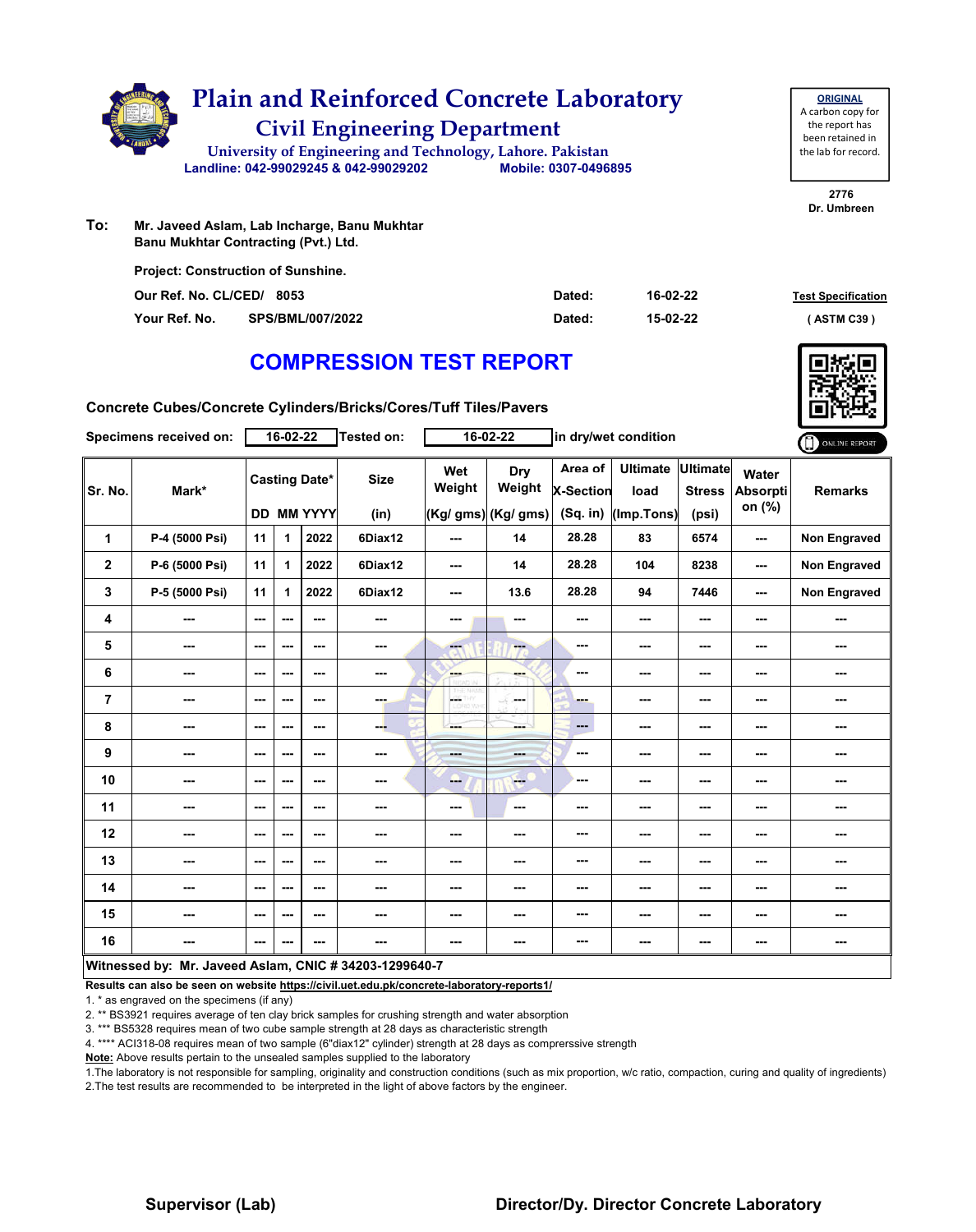

| <b>ORIGINAL</b>     |
|---------------------|
| A carbon copy for   |
| the report has      |
| been retained in    |
| the lab for record. |
|                     |

**2709 Engr. Ubaid**

**Our Ref. No. CL/CED/ Dated: Test Specification 8054 Your Ref. No. E.E 648 Dated: ( BS 1881-116 ) Project: Construction of Residences for (Grade 1-10) Block-II at Ahata Quarters City Campus, UVAS Lahore. Executive Engineer (B&W) University of Veterinary & Animal Sciences, Lahore (M/s Junaid & Brothers) 16-02-22 13-10-21**

# **COMPRESSION TEST REPORT**

**Concrete Cubes/Concrete Cylinders/Bricks/Cores/Tuff Tiles/Pavers**

| Specimens received on:  | 07-02-22                            |      |      | <b>Tested on:</b>                  | $10 - 02 - 22$      |                  | in dry/wet condition                        |                                    |                                       |                                           | ONLINE REPORT               |                |
|-------------------------|-------------------------------------|------|------|------------------------------------|---------------------|------------------|---------------------------------------------|------------------------------------|---------------------------------------|-------------------------------------------|-----------------------------|----------------|
| Sr. No.                 | Mark*                               |      |      | <b>Casting Date*</b><br>DD MM YYYY | <b>Size</b><br>(in) | Wet<br>Weight    | <b>Dry</b><br>Weight<br>(Kg/ gms) (Kg/ gms) | Area of<br>X-Section<br>$(Sq.$ in) | <b>Ultimate</b><br>load<br>(Imp.Tons) | <b>Ultimate</b><br><b>Stress</b><br>(psi) | Water<br>Absorpti<br>on (%) | <b>Remarks</b> |
| 1                       | <b>Ground Floor Slab</b><br>(1:2:4) | 16   | 9    | 2021                               | 6x6x6               | $\sim$ $\sim$    | 8                                           | 36                                 | 57                                    | 3547                                      | $\sim$                      | Engraved       |
| $\overline{\mathbf{2}}$ | <b>Ground Floor Slab</b><br>(1:2:4) | 16   | 9    | 2021                               | 6x6x6               | $\sim$ $\sim$    | 8.2                                         | 36                                 | 71                                    | 4418                                      | $\sim$                      | Engraved       |
| 3                       | ---                                 | $--$ | ---  | ---                                | ---                 | $- - -$          | ---                                         | ---                                | ---                                   | ---                                       | ---                         | ---            |
| 4                       | $\overline{\phantom{a}}$            | $--$ | $--$ | $--$                               | ---                 | $--$             | $\sim$                                      | ---                                | ---                                   | ---                                       | ---                         | ---            |
| 5                       | ---                                 | $--$ | $--$ | $--$                               | ---                 | ---              | ---                                         | ---                                | ---                                   | ---                                       | ---                         | ---            |
| 6                       | ---                                 | ---  | ---  | $--$                               | ---                 | <b>Albert</b>    | ---                                         | ---                                | ---                                   | ---                                       | ---                         | ---            |
| 7                       | ---                                 | ---  | $--$ | ---                                | ---                 | CETHY<br>LORD WH | SS.<br><b>Service</b>                       | <b>STATE</b>                       | ---                                   | ---                                       | $\cdots$                    | ---            |
| 8                       | ---                                 | ---  | ---  | $--$                               | --                  | ---              | ---                                         | $\qquad \qquad \cdots$             | ---                                   | ---                                       | ---                         | ---            |
| 9                       | ---                                 | $--$ | ---  | $--$                               | ---                 | <b>Basic</b>     | ---                                         | $\overline{\phantom{a}}$           | ---                                   | ---                                       | ---                         | ---            |
| 10                      | ---                                 | $--$ | ---  | $--$                               | ---                 | --               | $-$                                         | ---                                | ---                                   | ---                                       | $\sim$                      | ---            |
| 11                      | $\overline{\phantom{a}}$            | ---  | ---  | $--$                               | ---                 | $--$             | $\sim$                                      | ---                                | ---                                   | ---                                       | ---                         | ---            |
| 12                      | ---                                 | ---  | ---  | ---                                |                     | ---              | ---                                         | $- - -$                            | ---                                   | ---                                       |                             | ---            |
| 13                      | ---                                 | $--$ | ---  | ---                                | ---                 | ---              | ---                                         | ---                                | ---                                   | ---                                       |                             | ---            |
| 14                      | ---                                 | $--$ | ---  | $--$                               | ---                 | $\sim$ $\sim$    | ---                                         | $\sim$                             | ---                                   | ---                                       | ---                         | ---            |
| 15                      | ---                                 | ---  | ---  | ---                                | ---                 | ---              | ---                                         | ---                                | ---                                   | ---                                       | ---                         | ---            |
| 16                      | ---                                 | $--$ | ---  | $--$                               | ---                 | ---              | ---                                         | ---                                | ---                                   | ---                                       | $\sim$                      | ---            |
| Witnessed by: Nil       |                                     |      |      |                                    |                     |                  |                                             |                                    |                                       |                                           |                             |                |

### **Witnessed by: Nil**

**Results can also be seen on website https://civil.uet.edu.pk/concrete-laboratory-reports1/**

1. \* as engraved on the specimens (if any)

2. \*\* BS3921 requires average of ten clay brick samples for crushing strength and water absorption

3. \*\*\* BS5328 requires mean of two cube sample strength at 28 days as characteristic strength

4. \*\*\*\* ACI318-08 requires mean of two sample (6"diax12" cylinder) strength at 28 days as comprerssive strength

**Note:** Above results pertain to the unsealed samples supplied to the laboratory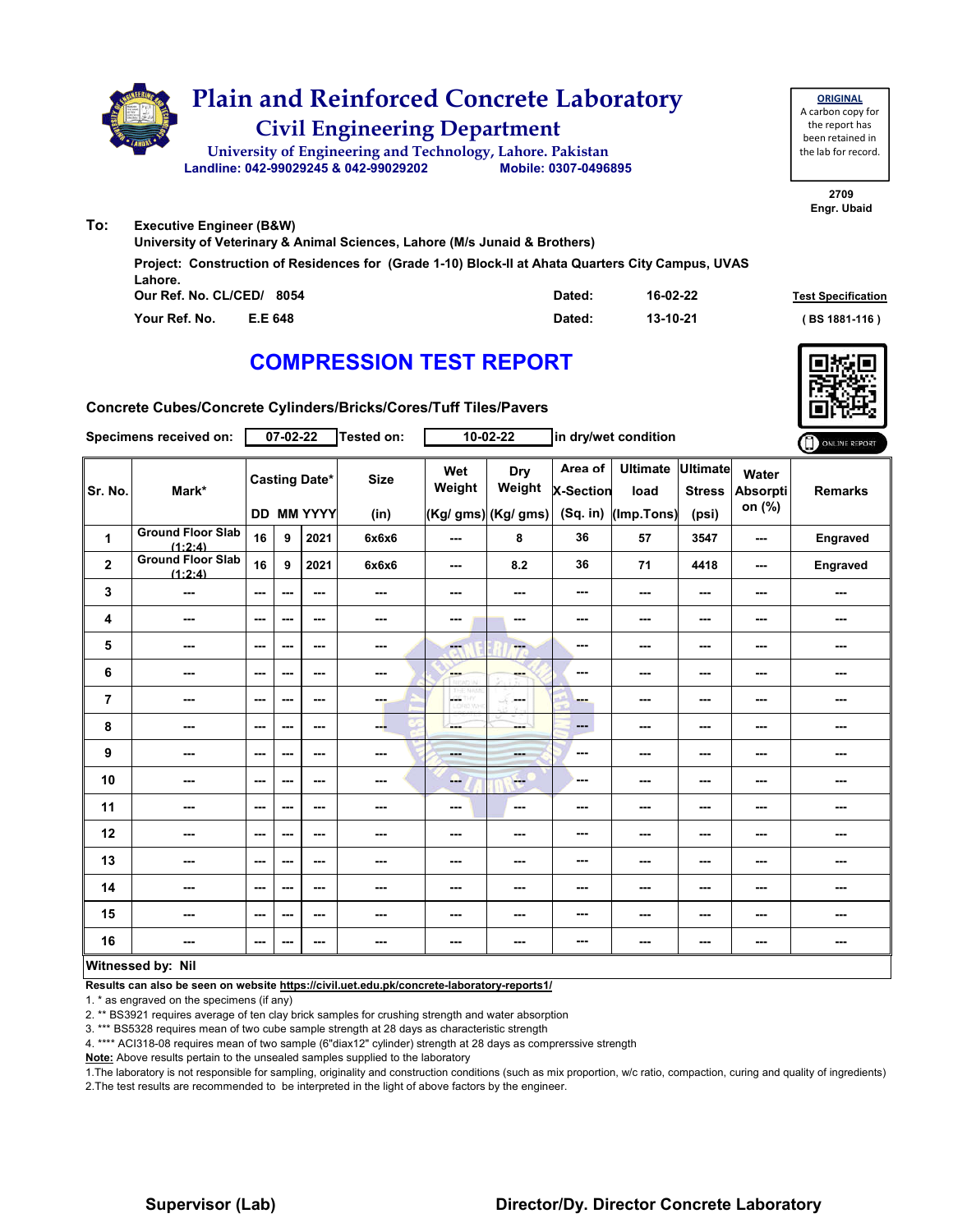

**ORIGINAL** A carbon copy for the report has been retained in the lab for record.

> **2711 Engr. Ubaid**

| To: | Engr. Muhammad Younas, Resident Engineer (NESPAK), QABP, Sheikhupura.<br>NESPAK House: 1-C, Block-N, Model Town Extension, Lahore. |                   |        |          |                         |  |  |  |  |  |  |
|-----|------------------------------------------------------------------------------------------------------------------------------------|-------------------|--------|----------|-------------------------|--|--|--|--|--|--|
|     | Project: Infrastructure Development of Quaid-e-Azam Business Park on Motorway M-2, District<br>Sheikhupura.                        |                   |        |          |                         |  |  |  |  |  |  |
|     | Our Ref. No. CL/CED/ 8055                                                                                                          |                   | Dated: | 16-02-22 | <b>Test Specificati</b> |  |  |  |  |  |  |
|     | Your Ref. No.                                                                                                                      | 4163/11/MY/01/144 | Dated: | 02-02-22 | (ASTM C39)              |  |  |  |  |  |  |

## **COMPRESSION TEST REPORT**



**Test Specification** 

**Concrete Cubes/Concrete Cylinders/Bricks/Cores/Tuff Tiles/Pavers**

| Specimens received on: | $07 - 02 - 22$ |                          |                                    | <b>Tested on:</b> | $10 - 02 - 22$      |                          | in dry/wet condition                        |                                  |                                       |                                           | ONLINE REPORT                      |                     |
|------------------------|----------------|--------------------------|------------------------------------|-------------------|---------------------|--------------------------|---------------------------------------------|----------------------------------|---------------------------------------|-------------------------------------------|------------------------------------|---------------------|
| Sr. No.                | Mark*          |                          | <b>Casting Date*</b><br>DD MM YYYY |                   | <b>Size</b><br>(in) | Wet<br>Weight            | <b>Dry</b><br>Weight<br>(Kg/ gms) (Kg/ gms) | Area of<br>X-Section<br>(Sq. in) | <b>Ultimate</b><br>load<br>(Imp.Tons) | <b>Ultimate</b><br><b>Stress</b><br>(psi) | Water<br><b>Absorpti</b><br>on (%) | <b>Remarks</b>      |
| 1                      | Raft OHWT #5   | 4                        | 1                                  | 2022              | 6Diax12             | $- - -$                  | 14                                          | 28.28                            | 94                                    | 7446                                      | ---                                | <b>Non Engraved</b> |
| $\mathbf 2$            | Raft OHWT #5   | $\overline{\mathbf{4}}$  | 1                                  | 2022              | 6Diax12             | $\overline{\phantom{a}}$ | 14                                          | 28.28                            | 110                                   | 8713                                      | ---                                | Non Engraved        |
| 3                      | Raft OHWT #5   | $\overline{4}$           | 1                                  | 2022              | 6Diax12             | ---                      | 14                                          | 28.28                            | 114                                   | 9030                                      | $\overline{\phantom{a}}$           | Non Engraved        |
| 4                      | ---            | $\sim$                   | ---                                | ---               | ---                 | $\sim$ $\sim$            | ---                                         | ---                              | ---                                   | ---                                       | ---                                | ---                 |
| 5                      | ---            | $\overline{\phantom{a}}$ | ---                                | ---               | ---                 | $-1$                     | ---                                         | ---                              | ---                                   | ---                                       | ---                                | ---                 |
| 6                      | ---            | $\overline{\phantom{a}}$ | ---                                | ---               | ---                 | <b>SHOP</b>              | ---                                         | ---                              | ---                                   | ---                                       | ---                                |                     |
| $\overline{7}$         | ---            | $\sim$                   | $- - -$                            | ---               | ---                 | LGS.<br><b>DAYS</b>      | محمد                                        | ---                              | ---                                   | $\overline{\phantom{a}}$                  | $\sim$ $\sim$                      | ---                 |
| 8                      | ---            | $\overline{\phantom{a}}$ | ---                                | ---               | ---                 | ---                      | ---                                         | ---                              | ---                                   | $\overline{\phantom{a}}$                  | ---                                | ---                 |
| 9                      | ---            | $\overline{\phantom{a}}$ | ---                                | ---               | ---                 | <b>House</b>             | ---                                         | ---                              | ---                                   | ---                                       | ---                                |                     |
| 10                     | ---            | $\overline{\phantom{a}}$ | ---                                | ---               | ---                 | --                       | $-$                                         | ---                              | ---                                   | ---                                       | ---                                |                     |
| 11                     | ---            | $-$                      | ---                                | $\sim$ $\sim$     | ---                 | ---                      | ---                                         | ---                              | ---                                   | ---                                       | ---                                | ---                 |
| 12                     | ---            | ---                      | ---                                | ---               | ---                 | ---                      | ---                                         | ---                              | ---                                   | ---                                       | ---                                | ---                 |
| 13                     | ---            | ---                      | ---                                | ---               | ---                 | ---                      | ---                                         | ---                              | ---                                   | ---                                       | ---                                | ---                 |
| 14                     | ---            | ---                      | ---                                | ---               | ---                 | ---                      | ---                                         | ---                              | ---                                   | ---                                       | ---                                | ---                 |
| 15                     | ---            | $-$                      | ---                                | ---               | ---                 | ---                      | ---                                         | ---                              | $\sim$                                | ---                                       | ---                                | ---                 |
| 16                     | ---            | ---                      | ---                                | ---               |                     | ---                      | ---                                         | ---                              | ---                                   | ---                                       | $\overline{\phantom{a}}$           | ---                 |
| Witnessed by: Nil      |                |                          |                                    |                   |                     |                          |                                             |                                  |                                       |                                           |                                    |                     |

### **Witnessed by: Nil**

**Results can also be seen on website https://civil.uet.edu.pk/concrete-laboratory-reports1/**

1. \* as engraved on the specimens (if any)

2. \*\* BS3921 requires average of ten clay brick samples for crushing strength and water absorption

3. \*\*\* BS5328 requires mean of two cube sample strength at 28 days as characteristic strength

4. \*\*\*\* ACI318-08 requires mean of two sample (6"diax12" cylinder) strength at 28 days as comprerssive strength

**Note:** Above results pertain to the unsealed samples supplied to the laboratory